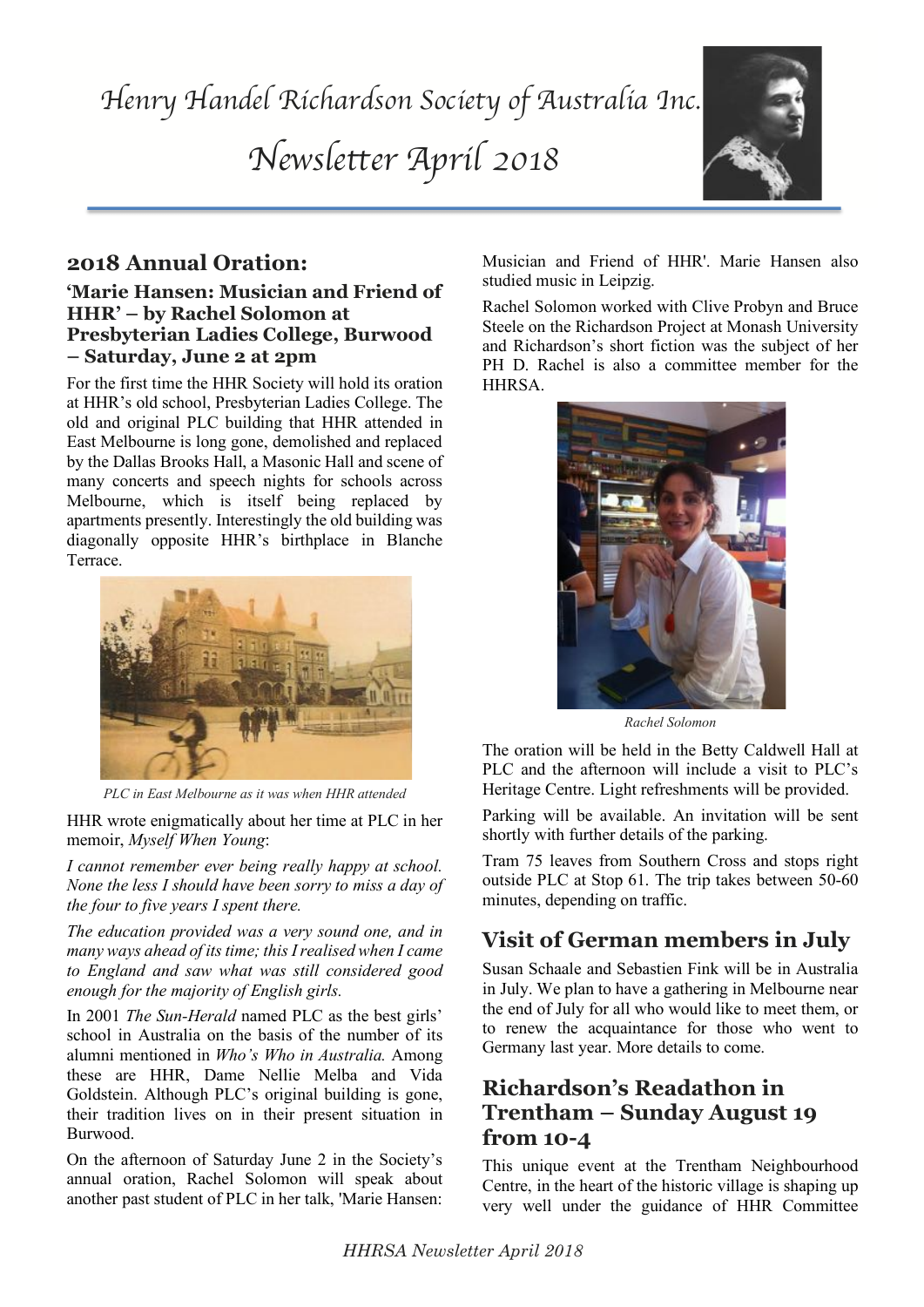member and Trentham resident, Di Parsons. Di has been approaching libraries and book groups in the area encouraging them to read *The Fortunes of Richard Mahony* in preparation. This is an opportunity for all of us to read this great work again, especially the first volume, *Australia Felix* which is largely set in the Ballarat goldfields.



*Janey Runci, Helen Macrae and Di Parsons enjoy a café discussion on The Fortunes*

The day will begin at 10 am with a public screening of Bruce Beresford's film version of 'The Getting of Wisdom', introduced by film historian, Ina Bertrand and followed by discussion. Lunch will follow at 1pm with tea and coffee provided. Lunch options will be further advised.

At 2pm Delia Bradshaw will chair a panel of two speakers offering different perspectives on *The Fortunes of Richard Mahony,* followed by questions and discussion.

The day will conclude with afternoon tea.

There will be a bookstall including books by speakers and HHR members as well as HHR's books.

Any enquiries, or to register your interest, please contact Di - thebookcamel@gmail.com or 0448760563.

## **HHR Society in Queenscliff - Saturday March 24**

An amazing day was had by all on our visit to Queenscliff in March, largely made possible by the preparatory work and coordination of Di Allen, a Queenscliff Museum member and also HHR Society member.

## **AGM at Circa, Queenscliff**

The day began with a gathering at Circa (the former Queenscliff Inn), where proprietors Sally and Chris made us very welcome in our own meeting room looking out to Hesse Street, the main thoroughfare in the lovely old town of Queenscliff. An unexpected outcome from this happy occasion was that Sally and Chris are keen to promote and honour HHR and suggested that one room of the inn be called the HHR room and include pictures, quotes etc. The Society looks forward to working with them to achieve this goal.

The AGM passed swiftly and painlessly. Below is the President's Report given at the meeting by Graeme Charles.



*Graeme Charles, President*

## **President's Report to AGM – March 24, 2018**

2017 was yet another highly successful year for the Society. The undoubted highlight for the group of members who were fortunate enough to be able to travel, was the Society tour to Germany in May. Its success was due in no small part to the wonderful effort put in by two of our German members, Irmgard Heidler in Munich and Stefan Welz in Leipzig. Irmgard had just a month or so earlier been here in Australia, where she delivered our annual oration in Maldon during March. Stefan (and his family) will be visiting us next February when he spends about five weeks in Melbourne conducting further research on HHR at Monash University. This will be a great opportunity for us to repay in some small way, the wonderful hospitality we enjoyed in Leipzig under Stefan's care. Already we have been able to facilitate a house exchange in Melbourne for Stefan and his family.

On the same weekend that we held our annual oration in Maldon, the Castlemaine State Festival had organised an event focusing on HHR's writing, also in Maldon. Several members were able to attend that event as well as the oration on the following day.

Of course, earlier in the year on January 3 the HHR Birthday picnic tea was held at *Lake View* in Chiltern. This event is always well attended by Society members and others. The Society now generally makes a significant contribution in one way or another to the success of the picnic tea.

During the year, Janey Runci, continued her fine work producing our regular newsletters which seem to be getting better and better every time. She also continued to work with Varuna Writer's Centre thereby ensuring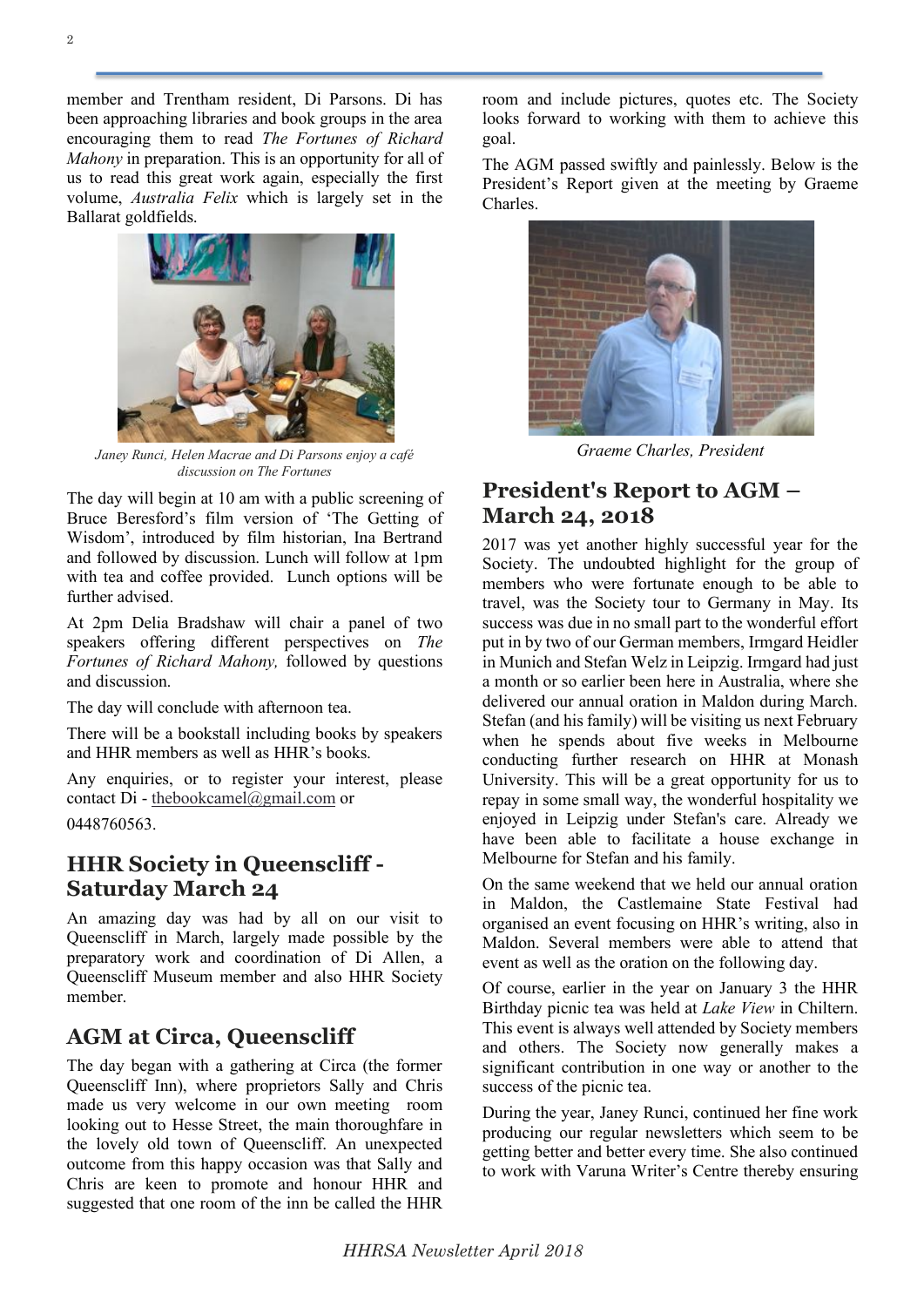that our HHR Writing Fellowship will be offered again in 2018.

Your committee takes every opportunity to develop and strengthen, whenever possible, our ties with all four Victorian country towns that the Richardson's once lived in—Chiltern, Queenscliff, Koroit and Maldon. Hence, we find ourselves today in Queenscliff sharing our HHR knowledge with the Queenscliffe Historical Museum.

As previously mentioned in our newsletters, we have commenced planning for our 2018 annual oration, which significantly this year, will be held at Presbyterian Ladies College in Burwood on Saturday June 2. I am delighted that we have been able to arrange for this event to take place at HHR's old school. It will be a special occasion. Later this year HHR will also be featured in Trentham as part of their annual Words in Winter festival.

I want to recognise the efforts made by all my fellow committee members, who meet regularly, in some cases travelling long distances to attend, and who all, bringing their particular skills with them, make a significant contribution to the running of the Society.

*Graeme Charles (President), March 2018*

### **Round the table brainstorming at Queenscliff**

After the report we had round the table introductions of new members and old, and two people representing Queenscliff—Di Allen and the novelist, Dorothy Johnston who wrote and directed a re-enactment of the Richardson's family experience at the house in Mercer Street in 2016.



*Dorothy Johnston at the Richardson re-enactment in 2016*

Ideas flew thick and fast for ways to develop our connection with Queenscliff, but perhaps the most exciting thing that emerged is that Dorothy Johnston is presently writing a mystery novel set in Queenscliff and the victim is an HHR researcher! That should certainly generate interest in HHR. The next most exciting thing is that Dorothy has agreed to be the Queenscliff Historical Museum liaison person for the HHR Society.

#### **Museum visit**

After a cheerful lunch we went two doors down to the Museum and were treated to an impressive talk given by Maureen O'Neill. With the aid of carefully selected images Maureen brought to life the Richardson family's experience and the life of Queenscliff at the time.



*Diana Allen and Maureen O'Neill*

We saw the steamer that brought Walter to Oueenscliff. Admans Hotel where he stayed at first, and Simpson's chemist that he frequented. We saw Dr Williams whose medical practice Walter took on, and whose house in Mercer Street the Richardson family inhabited. Of particular interest were the musings in 'Early Memories of Queenscliff' of Henry Dod from the family who supported Mary in her training as a postmistress after Walter could no longer work. Dod was pleased to identify himself asteh character, young Mr Spence in the HHR novel, *Ultima Thule.* He wrote of HHR who'd he known as a child as 'the great star in the literary firmament'.

Maureen's talk was further enhanced by a tour of the Museum under the guidance of Lindsay Chatterton. We learnt more about the Dod family and also the Baillieu family who built the Ozone Hotel where HHR stayed on her only return visit to Australia in 1912.



*Lindsay Chatterton*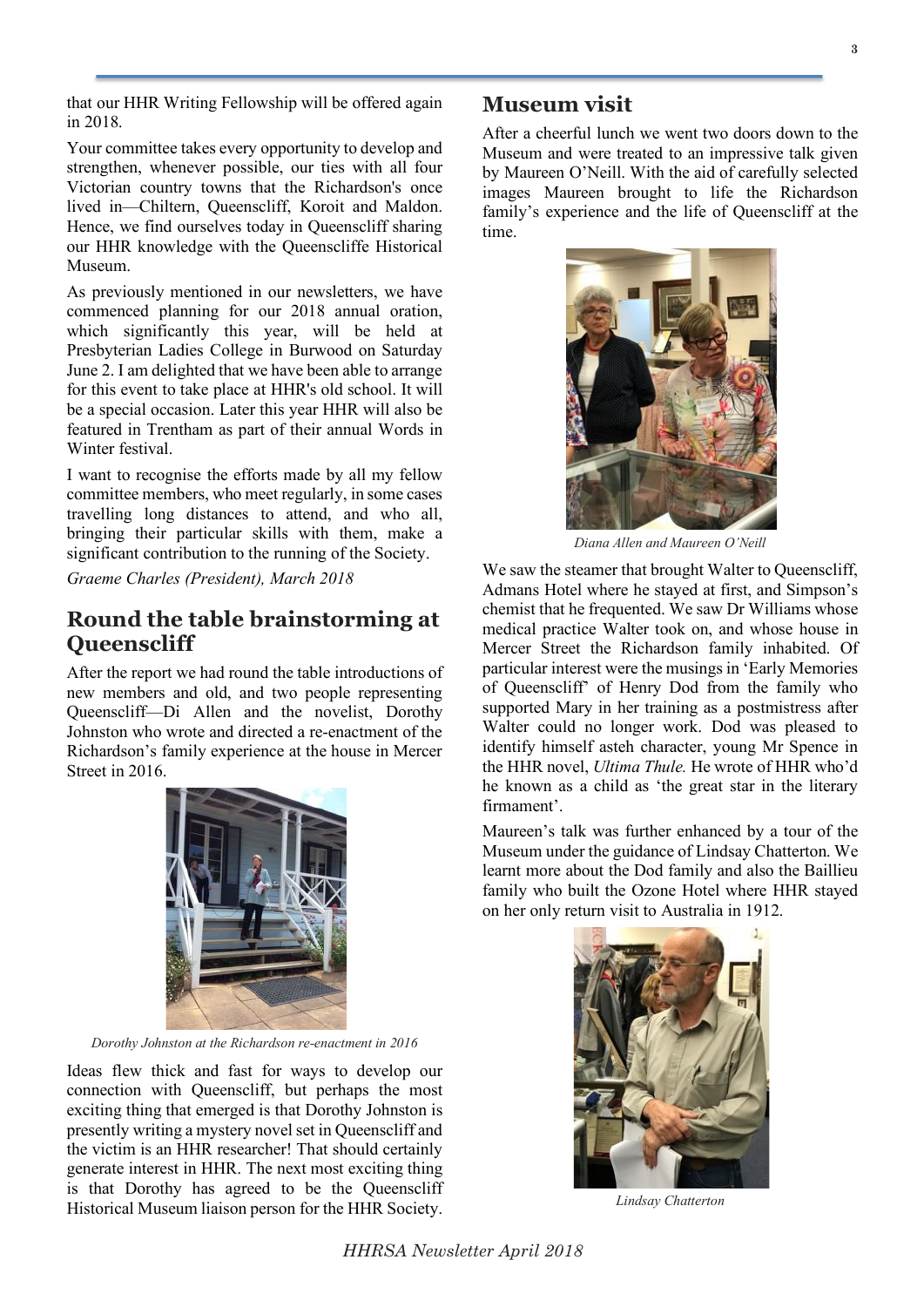It was a great thrill to see HHR's photo in the cabinet about Dr Williams and the Mercer Street house.



*HHR's photo and book beside the Mercer Street house*

Our day concluded with Bill Brown's highly informative guided walk around the town where we saw among many things Adman's Hotel, Dod's farmhouse in Learmonth Street, St George's Church attended by the Richardson family, the house in Mercer Street and the Ozone Hotel.



*Bill Brown guiding our group*

Bill went to some trouble to help us imagine Queenscliff as it was in the 1870s when the land was clear behind the Mercer Street house mostly down to Swan Bay.



*Back of the Mercer Street house at an earlier time*

Many thanks to Di, Dorothy, Maureen, Lindsay and Bill and others at the Museum who made it such a special visit and the beginning of a wonderful connection between the HHR Society and the QHM.

As one of our members said at the end of the day, 'Apart from HHR I feel I've learnt more about Queenscliff today than all the times I've come here. I just want to keep coming back.'

## **A truly international society**

In the last newsletter Clive Probyn said about the Society: 'Like HHR herself, the Society has enjoyed an international audience from the very beginning. The recent tour of Germany shows the depth of this.'

One of the many outcomes of the 2017 tour of Germany was the friendship established between our German members.

## **Letter from Leipzig**

The following is a letter received from Stefan Welz, Professor of English Literature at Leipzig University, and Fabian Dellemann, co-translator with Stefan of HHR's novel, *Maurice Guest* into German. The letter is a response to a donation made on behalf of the HHR Society by a member who wishes to remain anonymous.



*Stefan Welz on the left and Fabian Dellemann reading from 'Maurice Guest' to Society members from Australia in Leipzig*

#### *Dear President Graeme Charles,*

*With deeply felt gratitude Fabian Delleman and I would like to thank you and all the members of the Henry Handel Richardson Society for the generous donation we received. The money will support our project of a new German translation and publication of Henry Handel Richardson's first novel Maurice Guest. Your donation is not only a welcome financial contribution to a challenging project but also a moral obligation to complete it in best quality and to promote it with all our strength. Last but not least it is a proof of the power of shared ideas and ideals no matter how great the geographical distance might be that separates us.*

*The visit of a group of members of the Henry Handel Richardson Society in Leipzig in May 2017 was a particular pleasure for us. We saw it as an*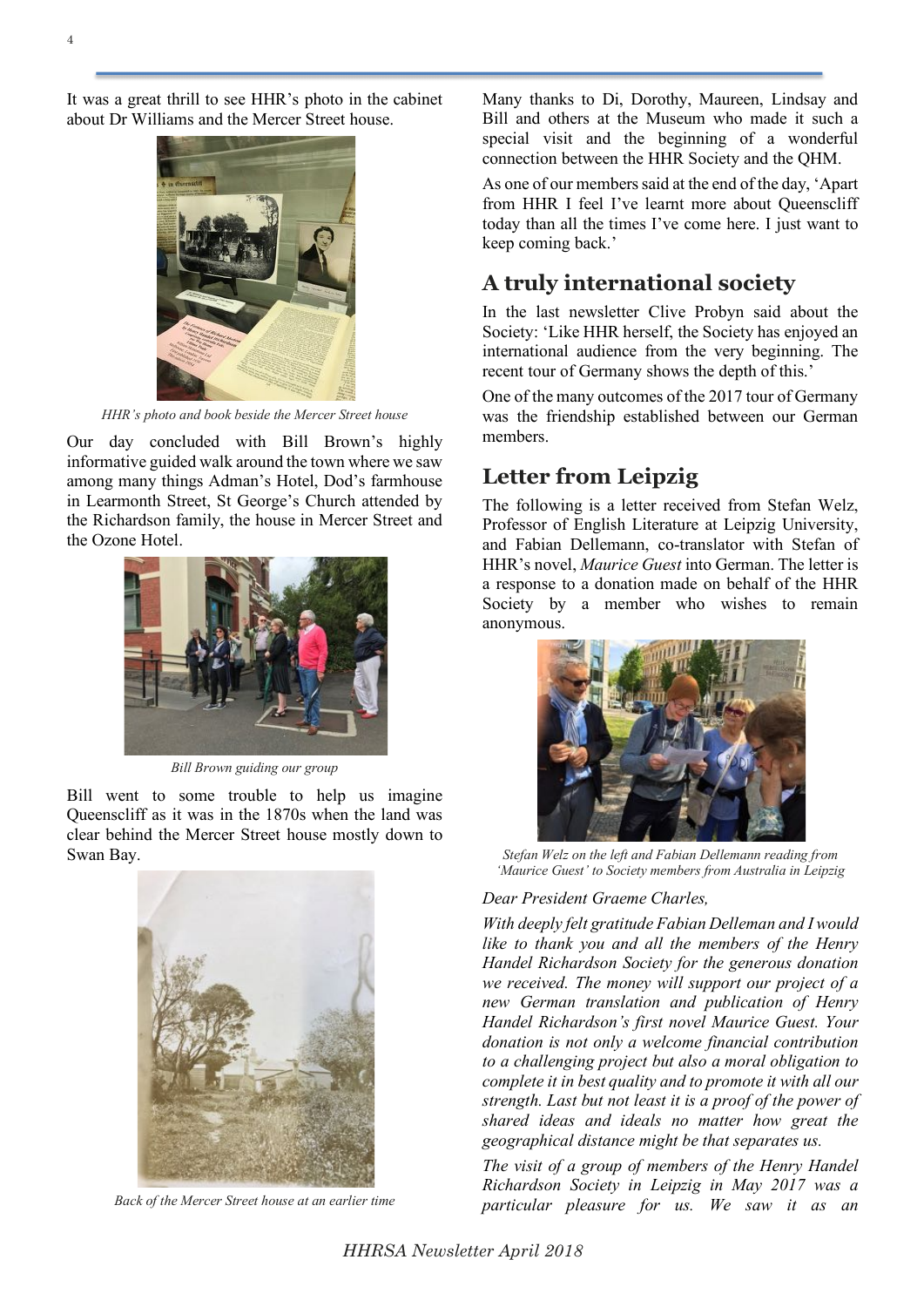*encouragement of our efforts of making HHR's Leipzig heritage known and keeping it alive. We enjoyed the group's interest in HHR's Leipzig as well as in the city of today, and we, too, have profited a great deal from the enthusiasm and knowledge of our Australian friends. Out of this shared experience resulted the idea of a direct support for the translation project. We are very glad that it did materialize, and we are looking forward to presenting, hopefully, the publication to you and the HHR Society in 2019.*

*Once more we say thank you for your generosity.*

*With all our best wishes for the success of your further activities –*

*Stefan Welz and Fabian Dellemann*

#### **Leipzig, then and now**

For another angle on Leipzig – an article by HHR Society member in England, Roger Buckley who travelled with his wife to Leipzig to follow in the footsteps of the composer, Delius and HHR.



*Roger Buckley*

'Had it not been that there were great opportunities for hearing music and talking music, and that I met Grieg, my studies at Leipzig were a complete waste of time' – so remarked the composer Frederick Delius (1862- 1934) of his time at the Conservatorium of Music in Leipzig. Delius—then still known by his baptismal name of Fritz—enrolled at the Conservatorium in October 1886 and left in April 1888, which was a whole year before HHR's enrolment at Leipzig in April 1889; she left in April 1892. There was therefore no overlap between the two, who probably never met. Nevertheless, in HHR's *Maurice Guest*, set in the Leipzig that they both knew so well, we can learn much about the city itself and about musical and student life at Mendelssohn's renowned Conservatorium, which was at that time the most prestigious musical academy in Europe.

Despite Delius's withering conclusion on the value of his 18 months in Leipzig, his notebooks and reports indicate that he was for the most part a hard-working

student. As he admits, his meeting with Grieg, who became a sort of musical father to him, and being steeped in music for every minute of every day, were benefits; and we can now see that they were priceless.



*Delius in Leipzig*

Much has changed in Leipzig since the time of the studies of Delius and HHR. The city was severely damaged by Allied bombing towards the end of World War II; also, some important buildings were neglected or destroyed during the Soviet occupation that maintained power from the end of the war until the 'peaceful revolution' overthrew it, heralding the reunification of Germany in 1990. These included the university church, the Paulinerkirche, a beautiful 13th century building that survived the bombing, only to be dynamited by the communist administration in 1968. Post-war Soviet-style utilitarian architecture is to be seen in fewer parts of the city centre nowadays but it persists in the dour housing blocks of some of the outer suburbs. Imaginative new buildings, such as the glassfronted University, situated between the Gewandhaus and the Opera House on Augustusplatz, the main square, have lent the city a new vibrancy.



*5 Harkortstrasse, Leipzig, December 2013 (Photo © Roger Buckley)*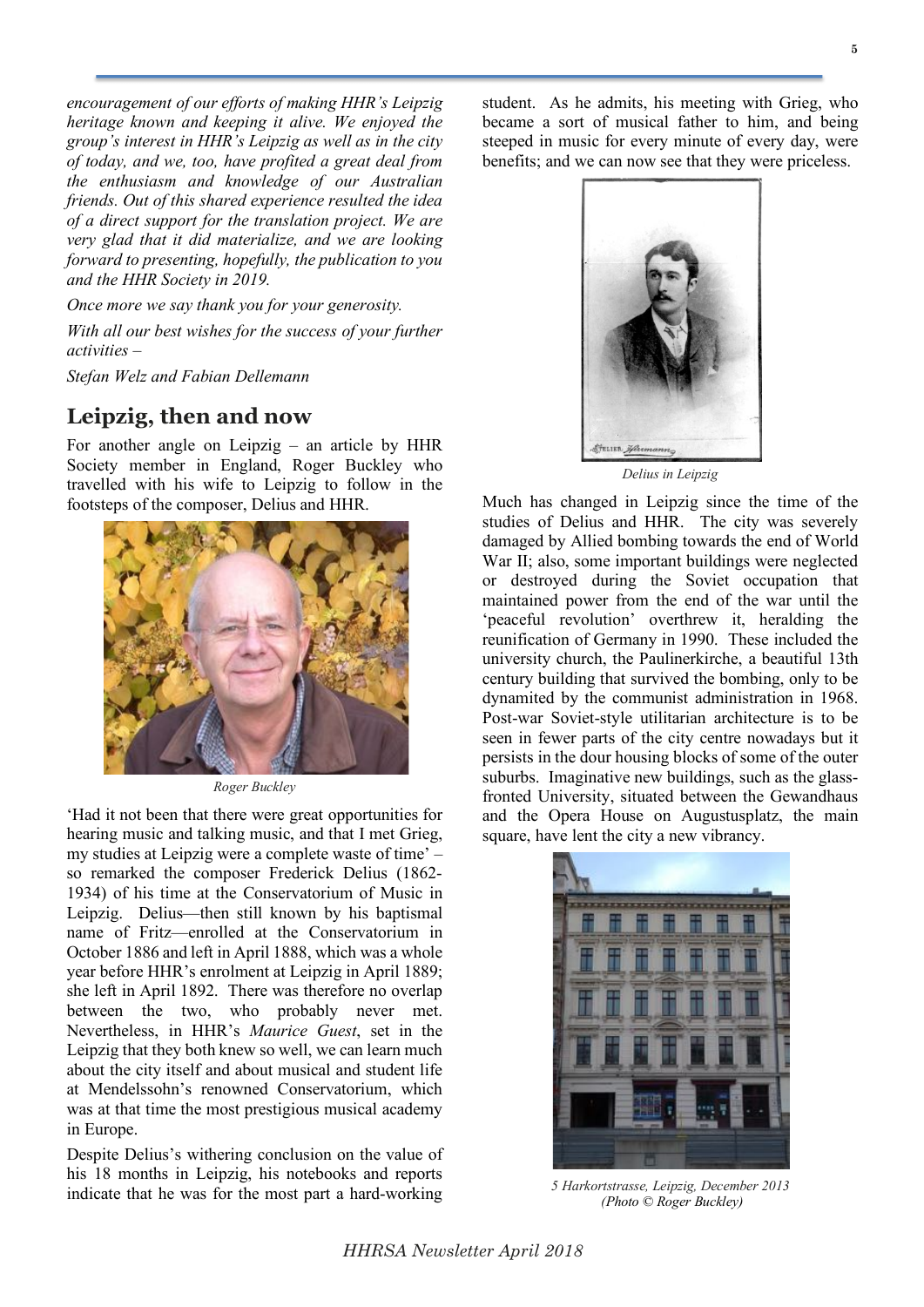Delius's lodgings for most of his stay in Leipzig were centrally placed at 5 Harkortstrasse, one of the main arterial roads of the city. The house is substantial and remains in good condition. It is in largely commercial use now (2014), though the bell plate indicates that there are six private apartments on the top floor, where the young Englishman resided.

The riotous 1887 Christmas Eve party at which Edvard and Nina Grieg, Christian Sinding, Johan Halvorsen and Fritz Delius entertained themselves with music and a hamper of food and strong drink provided by Max Abraham, Grieg's publisher, took place at Grieg's lodgings in 'Hertelstrasse', according to Delius's account of the event dictated years later to Percy Grainger. My wife and I looked for, but could not find, Hertelstrasse, though Härtelstrasse (which could sound similar when dictated) offered itself as an alternative. This street is situated quite close to the centre of town, being near to Harkortstrasse and the sites of the old Conservatorium and the Panorama Restaurant, so it would fit the perception we have that Delius and Grieg had lodgings in quite close proximity.

Härtelstrasse is a street of fine large houses, typically with four or five floors, similar in appearance to those in Harkortstrasse. The even numbers are on the north side and numbers 4 and 12 are still there, but there is a yawning gap between them which is currently (in January 2014) being filled by much less distinguished modern buildings; of number 8 (where the Griegs had their apartment) there is now no trace.

The Panorama Restaurant, to which Delius and the Griegs repaired after their first introduction, accompanied by Christian Sinding, and which they were to visit again many times, has also, sadly, disappeared. The 1884 city map establishes where it stood, and the area can still be identified as a clearing south of the Ross Platz (still so-named, and part of the Martin-Luther-Ring). It is impossible to say, merely by looking, whether its disappearance resulted from Allied bombing or whether it happened during the construction of the Martin-Luther-Ring. The name 'Panorama' has been perpetuated, however, in the 'Panorama Tower', a high-rise building on Augustusplatz, near the University, Gewandhaus and Opera, which has a restaurant on the 29th floor from which there is a splendid view over the city.

Leipzig is a fine city with a long history. It is home to the oldest trade fair in Europe. The foundation of its university in 1409 led in time to the city becoming a centre of printing, publishing and book selling, and the Imperial Court of Justice was located here. In the 19th century, rapid industrialization resulted in a building boom, which explains the wealth of buildings in art nouveau, neo-classical and other historical styles, both private and official, that are a defining feature of the city. Cotton spinning was formerly a major industry.

'Gewandhaus', which could be translated as 'cloth hall', is the name now associated with the city's worldfamous symphony orchestra which dates back to 1743.

Music is perhaps, to those outside the city, Leipzig's best-known claim to fame. Johann Sebastian Bach was cantor here for 27 years and is buried beneath the altar of the Thomaskirche. In 1840 the newly married Robert and Clara Schumann made their home in an elegant house in Inselstrasse and Felix Mendelssohn lived not far away with his family from 1835 until his death in 1847. Richard Wagner was born in the city in 1813 and later attended Leipzig University. The city's most durable and exportable musical credential, however, must be the Conservatorium of Music that Mendelssohn founded in 1843. It was originally situated in the courtyard of the Altes Gewandhaus, the concert hall on the top floor of the trading hall and guildhall of Leipzig's cloth merchants that had opened in 1781. There the concert hall remained until the inauguration of the Neues Gewandhaus on Beethovenstrasse in 1884. The Conservatorium moved to a new location on Grassistrasse in December 1887, where it remains to this day, now named the 'Hochschule für Musik und Theater Felix Mendelssohn Bartholdy' (the Felix Mendelssohn Bartholdy College of Music and Theatre). It seems reasonable to assume that its old building was pulled down, along with the Altes Gewandhaus, in 1894. The Neues Gewandhaus was destroyed in the bombing of 1944 and the orchestra performed in a number of alternative venues until the current, *second* Neues Gewandhaus was opened on Augustusplatz in 1981.

As mentioned above, Delius enrolled at the Leipzig Conservatorium (then rejoicing in the name 'Königliches Konservatorium der Musik zu Leipzig', the Royal Conservatory of Music of Leipzig) in October 1886. He left in April 1888, and so he would have attended both the old and the new buildings. The move must have been an unwelcome distraction for students and staff alike; perhaps this disruption contributed to the disillusionment with the institution that he often expressed.

Though HHR's *Maurice Guest* is a work of fiction, one of the main characters, a musician of genius and the hero's arch-rival, is named 'Eugene Schilsky'. Philip Heseltine, in one of the earliest biographies of Delius, informs us that a fellow-student of Delius's, 'regarded everywhere as the rising genius', was one Édouard Schilsky. Janey Runci, in her article in the HHRSA Newsletter (September 2017, page 4) tells us that the Robertsons' neighbour in the flat adjoining theirs on Thorwaldsenstrasse in Munich was 'a composer named Edward Schilsky'. Were they, I wonder, one and the same person, and what became of this 'rising genius'?

(adapted from an article by Roger Buckley in *The Delius Society Journal*, 155 (2014), 66-68)